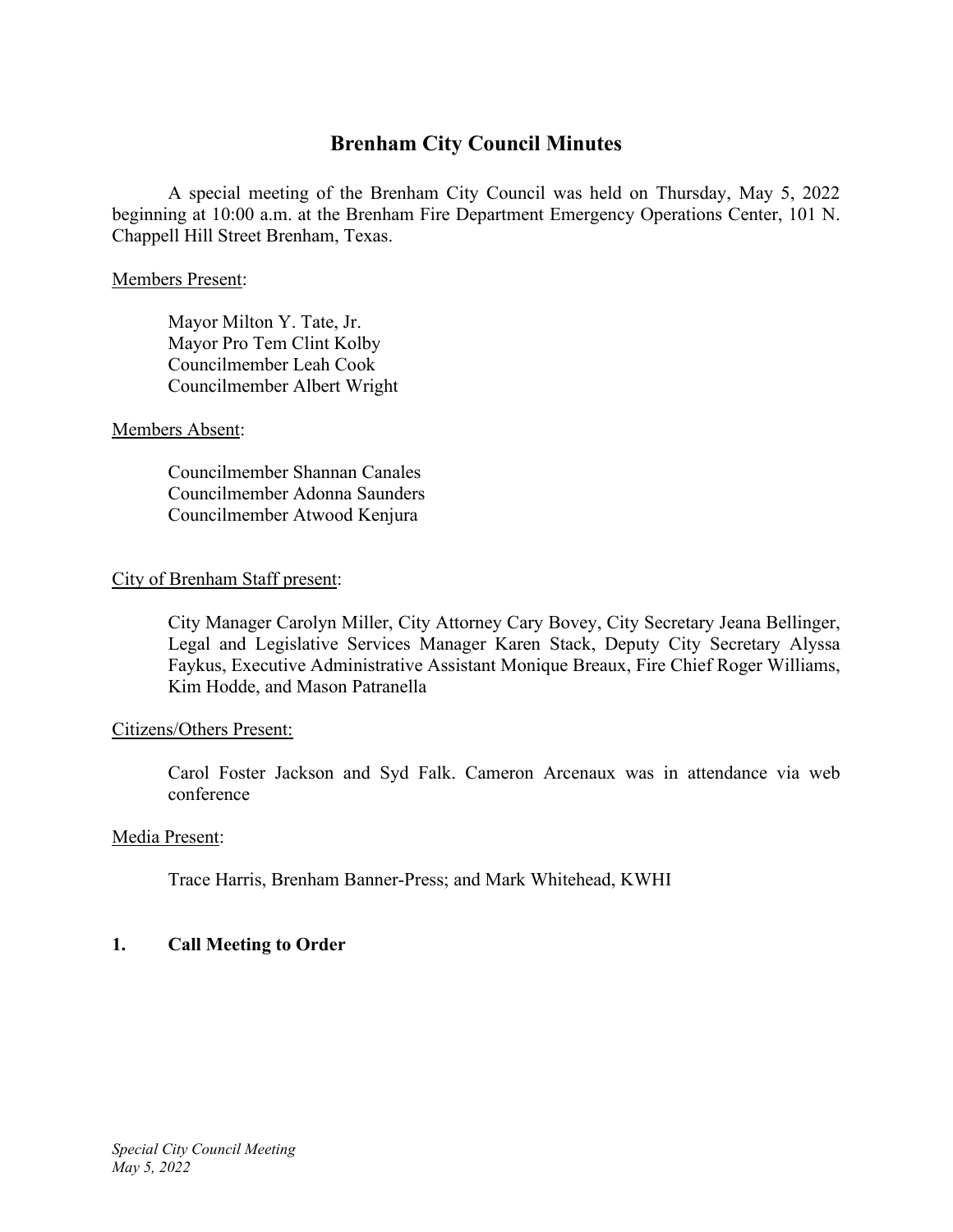## **REGULAR SESSION**

## **2. Presentation and Discussion by Redistricting Counsel of Draft Redistricting Plans**

Syd Falk with Bickerstaff Heath Delgado Acosta (Bickerstaff) reminded Council that Ward Two (Wright) is under-populated by 392 people while Ward Three (Kenjura) is overpopulated by 366 people. Falk stated that this deviation in population exceeds the standard ten percent (10%) that has generally been recognized by the courts as the maximum possible deviation.

Based on the deviation being greater than ten percent, Mr. Falk presented two (2) draft redistricting plans for the City Council to consider:

- (1) Draft Redistricting Plan A; and
- (2) Draft Redistricting Plan B

Mayor Tate questioned if the racial balance in Plan B was adequate. Falk responded that both Plan A and Plan B had little change in the African American ward population so, in his opinion, the change was not material.

Washington County Elections Administrator Carol Jackson requested that Plan B not be considered because it would change the County Commissioner precincts in such a way that the County would no longer be able to use the American Legion Hall as a polling location. The City Council agreed and decided to not further consider Draft Plan B.

Jackson also asked if Plan A could be revised in such a way that County Precinct 117 would not be split by possibly moving all of Precinct 117 into Ward 2 instead of just a portion of it. The City Council agreed to try and redraw a revised Plan A to see if the precinct could be moved in whole.

#### **3. Redistricting Plan Map-Drawing Session with Redistricting Legal Counsel**

Falk, along Bickerstaff's GIS Specialist Cameron Arcenaux and the city's GIS Specialist Mason Patranella worked together to draw "Draft Redistricting Plan C" which would move the Ward 2 boundary lines fully within County Precinct 117 boundaries. After much discussion and consideration, the Council agreed to move forward with Draft Redistricting Plan C.

Councilmember Cooked questioned if there needed to be another plan to present for public comment. Falk confirmed that one draft plan was adequate for public consideration.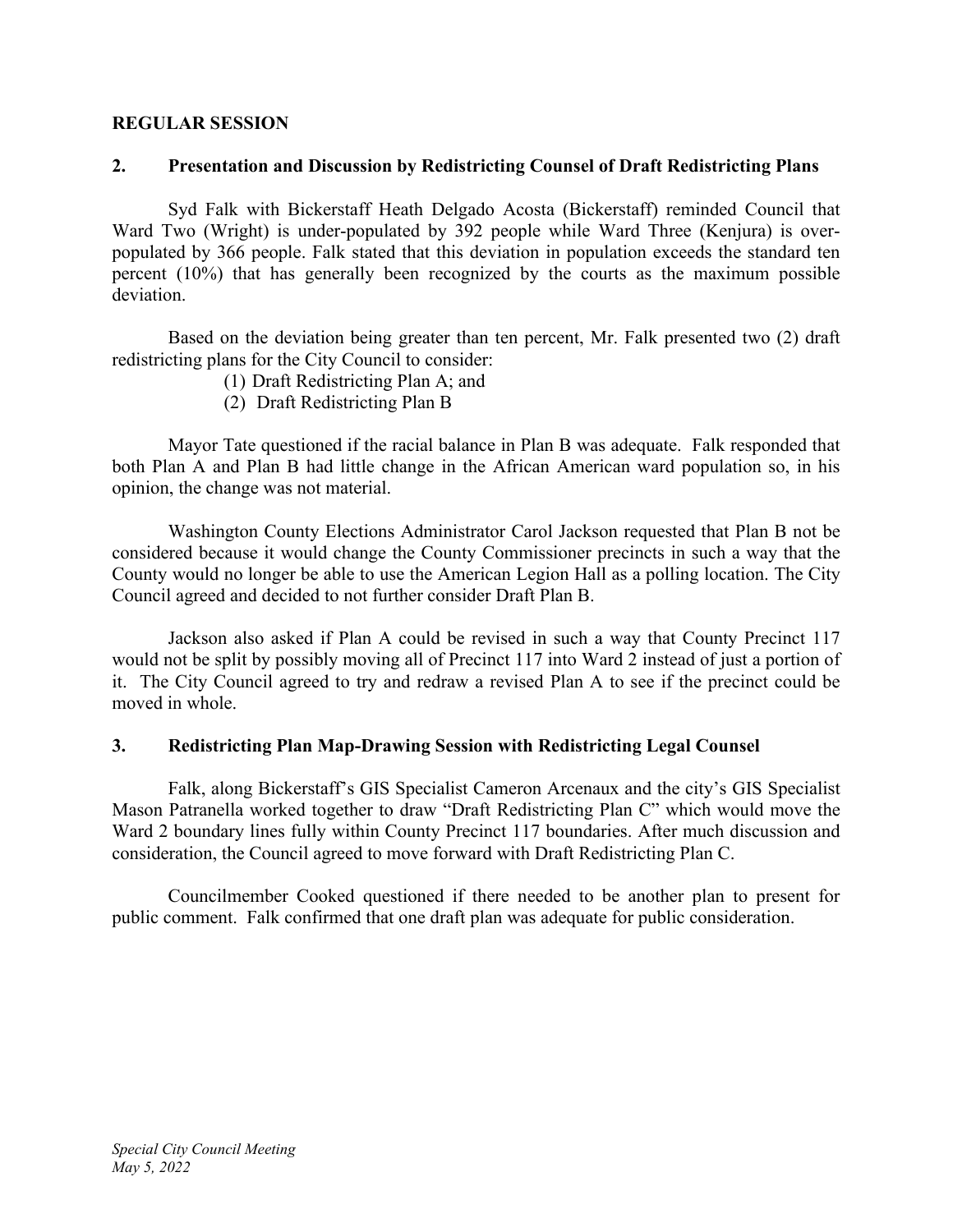#### **4. Discuss and Possibly Act Upon the Designation of One or More Draft Redistricting Plans as Illustrative Plan(s) to be Proposed for Public Consideration and Comment**

A motion was made by Councilmember Cook and seconded by Councilmember Wright to designate Draft Redistricting Plan C as the Illustrative Plan to be proposed for public consideration and comment.

Mayor Tate called for a vote. The motion passed with Council voting as follows:

| Mayor Milton Y. Tate, Jr.            | Yes           |
|--------------------------------------|---------------|
| Mayor Pro Tem Clint Kolby            | <b>Yes</b>    |
| <b>Councilmember Shannan Canales</b> | <b>Absent</b> |
| Councilmember Leah Cook              | <b>Yes</b>    |
| Councilmember Atwood Kenjura         | <b>Absent</b> |
| <b>Councilmember Adonna Saunders</b> | <b>Absent</b> |
| Councilmember Albert Wright          | <b>Yes</b>    |

## **5. Discuss and Possibly Act Upon Setting a Date and Time for a Public Hearing on Designating Illustrative Redistricting Plan(s)**

City Secretary Jeana Bellinger advised that the Public Hearing could be held on either May  $19<sup>th</sup>$  or June  $2<sup>nd</sup>$ , depending on Falk's availability. Falk advised that he is waiting to confirm with another client but could get a final date for the Public Hearing to Bellinger by the next day.

A motion was made by Mayor Pro Tem Kolby and seconded by Councilmember Cook to designate May 19, 2022 and June 2, 2022 as the Public Hearing dates for the designated Illustrative Draft Redistricting Plan C, subject to Falk's availability.

Mayor Tate called for a vote. The motion passed with Council voting as follows:

| Mayor Milton Y. Tate, Jr.            | Yes           |
|--------------------------------------|---------------|
| Mayor Pro Tem Clint Kolby            | Yes           |
| <b>Councilmember Shannan Canales</b> | <b>Absent</b> |
| Councilmember Leah Cook              | Yes           |
| Councilmember Atwood Kenjura         | <b>Absent</b> |
| <b>Councilmember Adonna Saunders</b> | <b>Absent</b> |
| Councilmember Albert Wright          | Yes           |

#### **6.** Administrative/Elected Officials Report

There were no reports given.